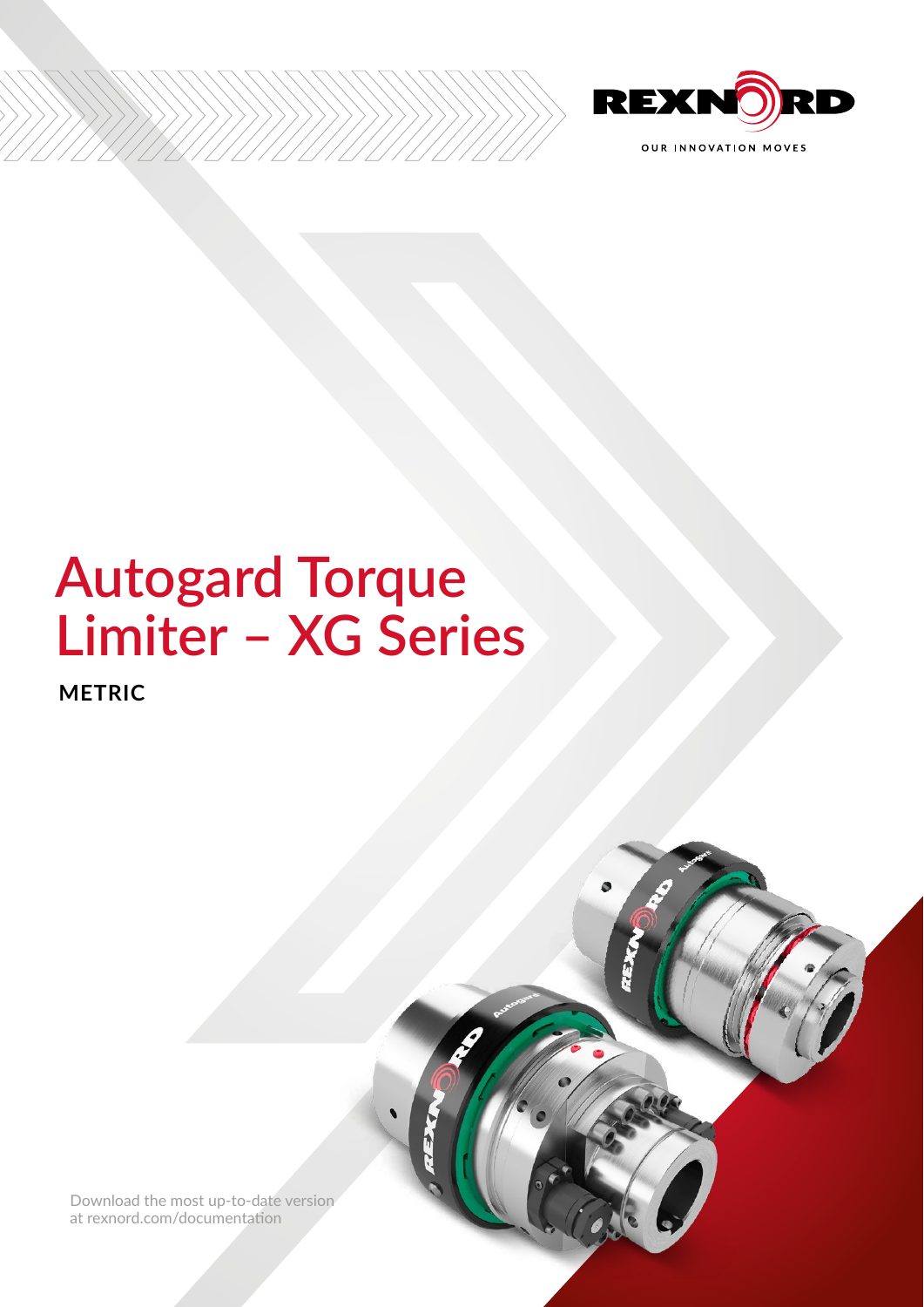### **XG SERIES** — *The Mechanical Fuse for Extruders*

Twin screw extruders and compounding machines require the very best torque overload protection. The Rexnord® Autogard® XG Series offers features with the specific aim of protecting extruders from damage caused by unexpected torque spikes.

### **Features:**

- Instantaneous separation of damaging inertias over a pre-set torque level
- Free running after torque overload
- Manual reset without the need of special tooling or replacement parts
- Easy to adjust torque setting on-site, and possible to tamper-proof the setting
- Fast and easy to disconnect motor and gearbox by removing the Wrapflex® element for machine maintenance
- Drop-out options available on every size
- Disengagement sensors available



# $\gg$  XG Series: Size 1 & 2  $\_$

### **Type M**

• Shortest possible overall length

### **Type R**

- Allows for large motor shaft sizes
- Drop-out the torque limiting coupling without moving motor or gearbox

Order format: Model & Size — Type / S1 bore / S2 bore / Spring qty / Torque setting

For example: XG1-M / S1-40 / S2-55 / 8 / 250

#### Order format: Model & Size - Type / S2 bore / S3 bore / Spring qty / Torque setting

For example: XG1-R / S3-55 / S2-55 / 8 / 250



| <b>Size</b> | Torque range (Nm) |             |             |              |                                          | $52$ ①             | 53 <sup>0</sup> | Max.             | Type M                       |                                  | <b>Type R</b> |                                            |                 | Max. Misalignment |         |         |
|-------------|-------------------|-------------|-------------|--------------|------------------------------------------|--------------------|-----------------|------------------|------------------------------|----------------------------------|---------------|--------------------------------------------|-----------------|-------------------|---------|---------|
|             | 2 Springs         | 4 Springs   | 8 Springs   | 12 Springs   | <b>Bore</b><br><b>Bore</b><br>max<br>max | <b>Bore</b><br>max | speed           | Mass<br>$\Omega$ | Inertia<br>$\left( 2\right)$ | <b>Mass</b><br>$\left( 2\right)$ | Inertia<br>C  | <b>Wrapflex</b><br>Coupling<br><b>Size</b> | Axial           | <b>Parallel</b>   | Angular |         |
|             |                   |             |             |              | mm                                       | mm                 | mm              | rpm              | kg                           | $\text{kg m}^2$                  | kg            | kg m <sup>2</sup>                          |                 | ±mm               | in      | degrees |
|             | $40 - 80$         | $80 - 160$  | $160 - 330$ | $240 - 500$  | 45                                       | 65                 | 61              | 4500             | 12.0                         | 0.020                            | 16.1          | 0.026                                      | 30R             | 0.2               |         |         |
| $\sim$      | $160 - 320$       | $320 - 640$ | 640 - 1200  | $960 - 1800$ | 65                                       | 105                | 90              | 3000             | 37.2                         | 0.15                             | 50.0          | 0.19                                       | 50 <sub>R</sub> | 0.5               |         |         |

| <b>Size</b> | øAA | øΑ    | øB  | Type M |     |       |     |           |     |     | Type R         | N              | G              | X - Stroke |    |             |
|-------------|-----|-------|-----|--------|-----|-------|-----|-----------|-----|-----|----------------|----------------|----------------|------------|----|-------------|
|             |     |       |     | øC     | øD  | L1    | M1  | <b>P1</b> | øE  | øF  | L <sub>2</sub> | M <sub>2</sub> | P <sub>2</sub> |            |    | on trip     |
|             | mm  | mm    | mm  | mm     | mm  | mm    | mm  | mm        | mm  | mm  | mm             | mm             | mm             | mm         | mm | mm          |
|             | 153 | 146.5 | 105 | 120    | 114 | 209.8 | 105 | 47.8      | 129 | 86  | 275.8          | 51             | 167.8          | 57         | ∸  | $3.6 - 4.7$ |
|             | 239 | 23'   | 178 | 164    | 164 | 278.8 | 138 | 64.8      | 166 | 123 | 395.8          | 95             | 224.8          | 76         | ◡  | $4.9 - 6.5$ |

 $\rm\odot$  Unless otherwise specified, bores will be manufactured with H7 tolerances and keyways will be normal fit as per BS-4235-1

② Mass and inertia values are for unbored torque limiters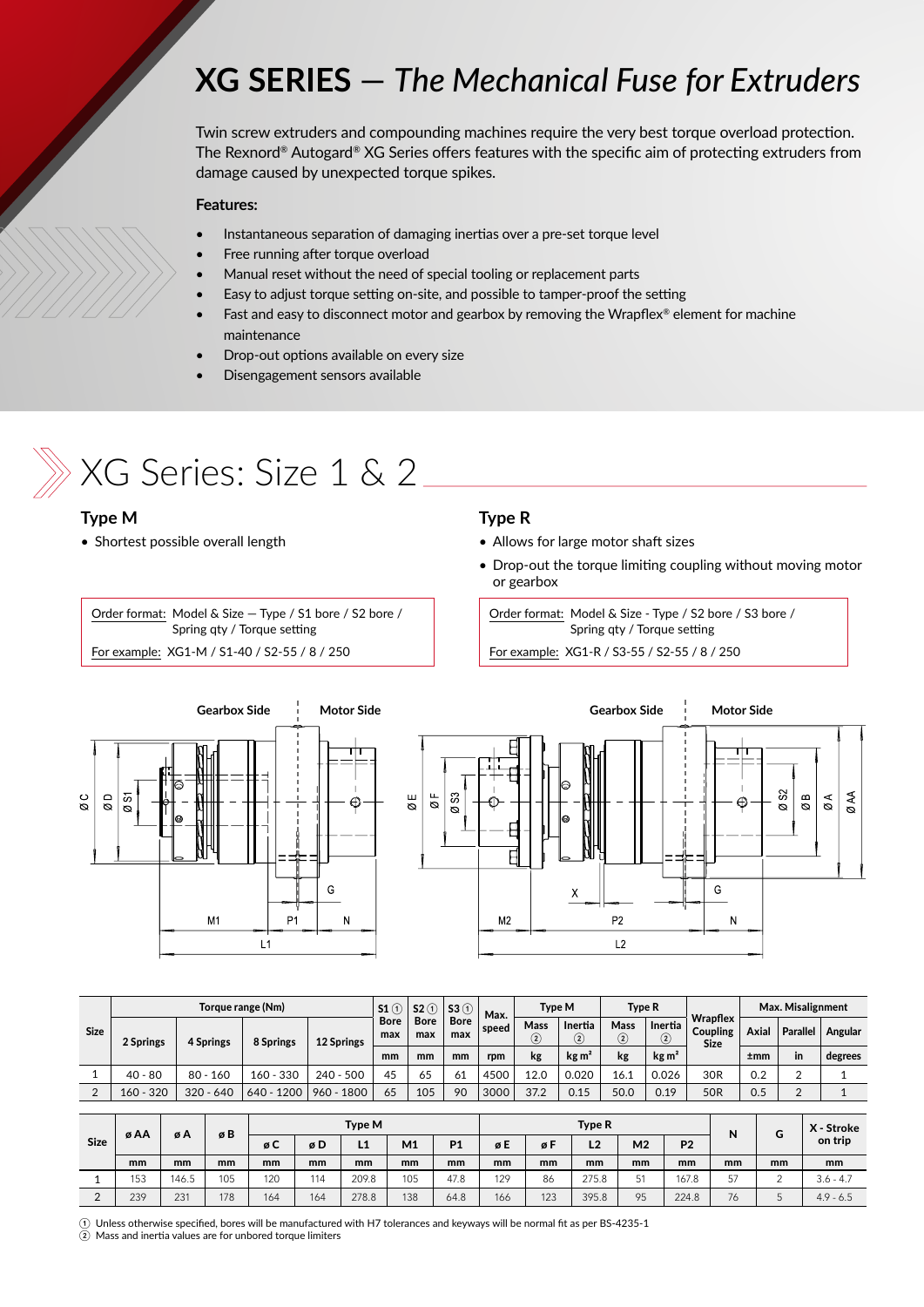

# XG Series: Size 3 & 4

- Drop-out the torque limiting coupling without moving motor or gearbox
- Low maintenance Torque limiting modules sealed for life

Order format: Model & Size / S1 bore / S2 bore / Spring range / Torque setting For example: XG4 / S1-90 / S2-140 / HRT / 5800



| <b>Low Range</b> | <b>High Range</b> | S1 Bore       | S2 Bore<br>max(1)<br>mm | Module<br>Qty  | Max<br><b>Speed</b><br>rpm | Weight<br>$\left( 2\right)$<br>kg | Inertia<br>(2)<br>$\text{kg m}^2$ |            | Max. Misalignment |                            |         |
|------------------|-------------------|---------------|-------------------------|----------------|----------------------------|-----------------------------------|-----------------------------------|------------|-------------------|----------------------------|---------|
| <b>Torque</b>    | Torque            | max(1)        |                         |                |                            |                                   |                                   |            | Axial             | <b>Parallel</b>            | Angular |
| N <sub>m</sub>   | Nm                | mm            |                         |                |                            |                                   |                                   |            | ±mm               | mm                         | degrees |
| 460 - 1750       | 720 - 3500        | 85            | 135                     | $\overline{2}$ | 2500                       | 71.6                              | 0.46                              | 60R        | 0.5               | $\overline{2}$             |         |
| 860 - 3450       | 1725 - 6900       | 100           | 160                     | 3              | 2100                       | 119                               | 1.1                               | <b>70R</b> | 0.5               | $\overline{2}$             |         |
|                  |                   |               |                         |                |                            |                                   |                                   |            |                   |                            |         |
| øA<br>ø AA       |                   | øB            | øC                      | øD             | F                          |                                   |                                   | М          | N                 | P                          | G       |
| mm               | mm                | <sub>mm</sub> | mm                      | mm             | mm                         | mm                                |                                   | mm         |                   | mm                         | mm      |
| 278              | 267               | 210           | 233                     | 120            | 86                         |                                   |                                   | 90         | 100               | 163                        |         |
| 321              | 310               | 251           | 277                     | 150            | 113                        |                                   |                                   | 100        | 120               | 188                        | 5       |
|                  |                   |               |                         |                |                            |                                   |                                   | 353<br>408 | Wrapflex          | <b>Coupling Size</b><br>mm |         |

① Unless otherwise specified, bores will be manufactured with H7 tolerances and keyways will be normal fit as per BS-4235-1 ② Mass and inertia values are for unbored torque limiters